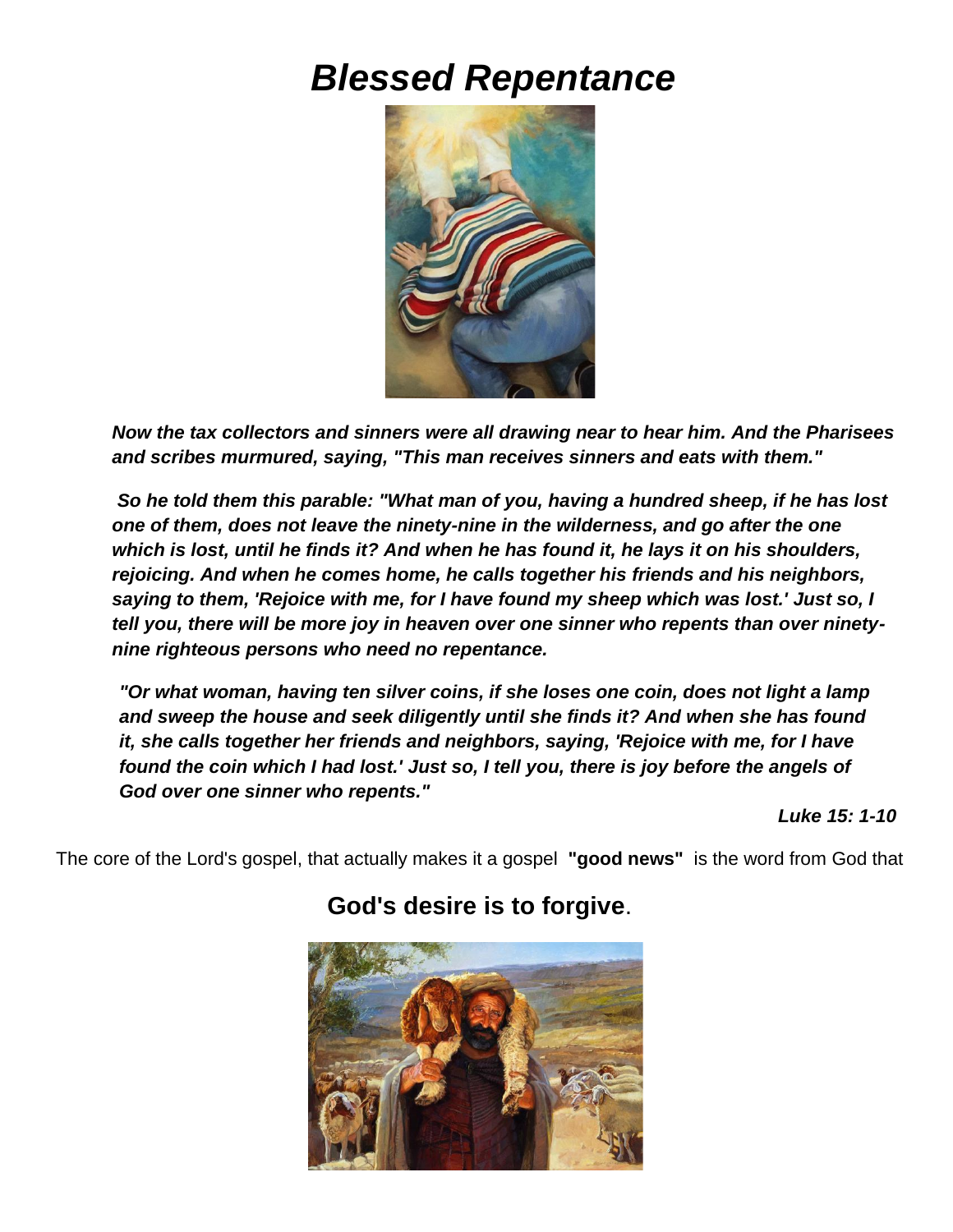I know a lot of people are bored by that thought because they don't seem to feel any need of forgiveness.

But for those who know themselves to be sinners, that is tremendous news.

The people who heard Jesus talking like this were hearing something for the first time in their lives. They had never heard anyone representing God tell them such things. That God is not looking for excuses to destroy us because of our sins, but, on the very opposite extreme, He is looking for every possible means He can use short of violating our wills, to save us, to forgive us.

# **God's forgiveness is aggressive.**

Like the man who forsakes his ninety-nine sheep, leaves them in the wilderness, and goes after the one that's lost.

Turns the wilderness upside-down, scours the countryside until he finds that one sheep.

Or the woman who turns her house upside-down searching for the one coin until she finds it.

Now it is the **forgiveness of God that heals our lives**.

Heals everything in us that needs to be healed. Everything that is wrong.

# *"Which is easier, to say, 'Your sins are forgiven,' or to say, 'Rise and walk'? But that you may know that the Son of man has authority on earth to forgive sins"—he then said to the paralytic—"Rise, take up your bed and go home." (Matthew 9:5-6)*

When we are looking at Jesus hanging on the cross, we are looking at God going to the ultimate extreme to forgive us.



# **Breaking His own heart that we might be delivered.**

And yet, though we have this river of divine forgiveness flowing closer to us than our breath, most of us are still living in a desert.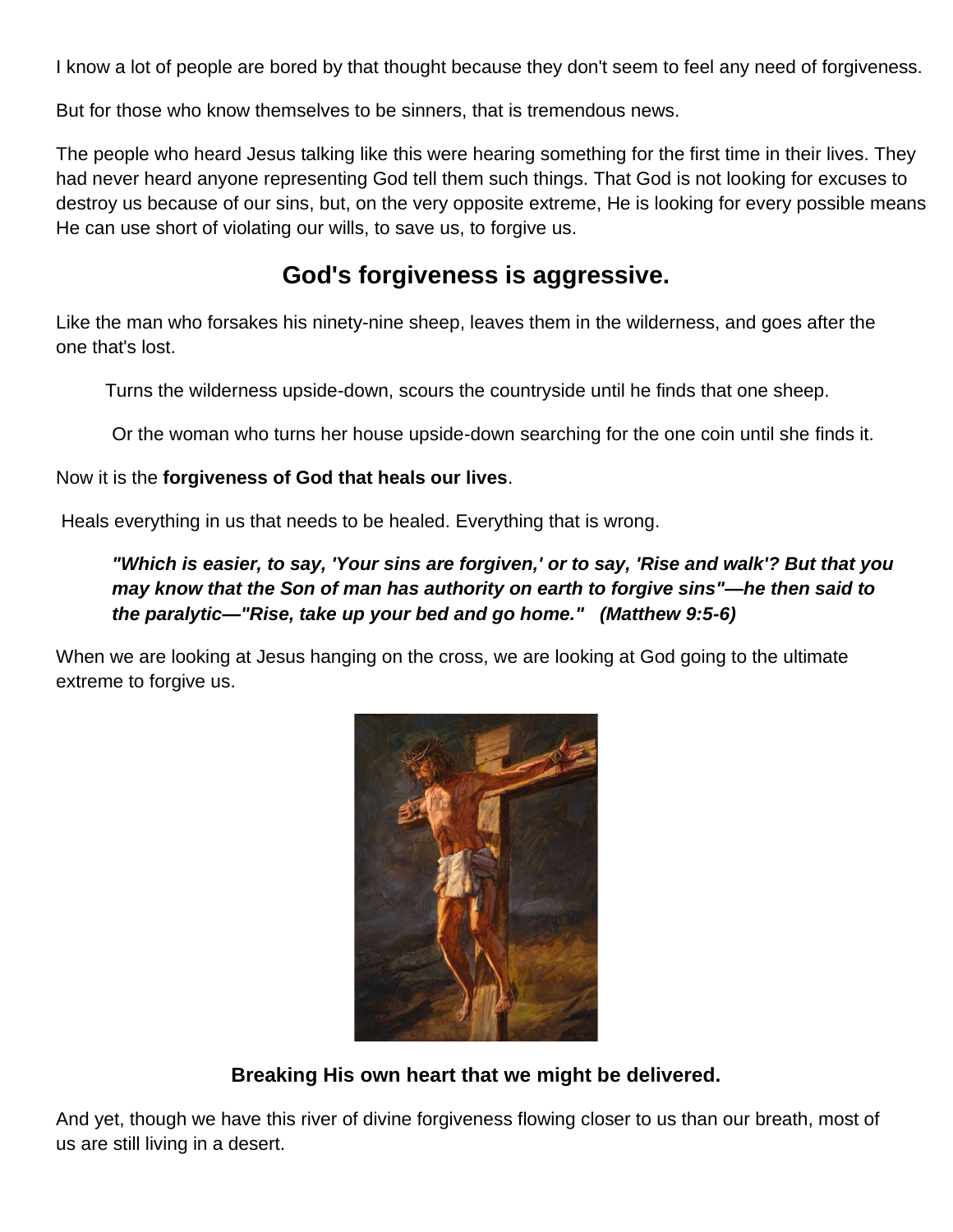On the one side of this river of forgiveness is the **desert of guilt**.

On the other side of this river of forgiveness is the **desert of laxity.**

And most of us are in one or the other of these places.

Many of us are spending all our time under a cloud of guilt.

We don't seem to have any joy in God. We are blocked from any peace.

… Or from doing anything useful due to our condemning hearts.

#### Others of us are so lax.

We have allowed a dozen things to crowd God out of our lives.

We still continue to go through the motions of faith, but we're hollow inside.

Why should this be?

Why should we, who have tasted the stream of forgiveness, revert back to being hollow men and women, or guilt-ridden neurotics, when that river of life flows right by our side?

And the reason is…we have failed to do the one thing that is necessary for God's forgiveness to get **inside** of us…

# **…we have forgotten how to repent!**

And then we wonder why nobody repents when we bring the gospel to them.

How can we expect to bring people to repentance when we, ourselves, are not living in repentance?

How can we call people to come down into that pool of repentance when we aren't standing in it ourselves?

The most refreshing exercise we can engage in, not only when we first come to faith, but all through this life of flesh and blood, is repentance.

# **To be resilient enough, childlike enough to constantly turn back and repent.**

I'm not talking about willfully going out and doing evil with the idea that by 3:30 this afternoon I'll repent.

You know…Forever going out and getting drunk and then repenting, going out and again getting drunk and then repenting and considering this to be normal. In fact, when I begin to live a life of repentance, it won't be necessary for me to go on doing these stupid things I do.

Many of us have come to think of repentance as a negative thing.

"I've blown it again, now I have to repent. I'll never make it."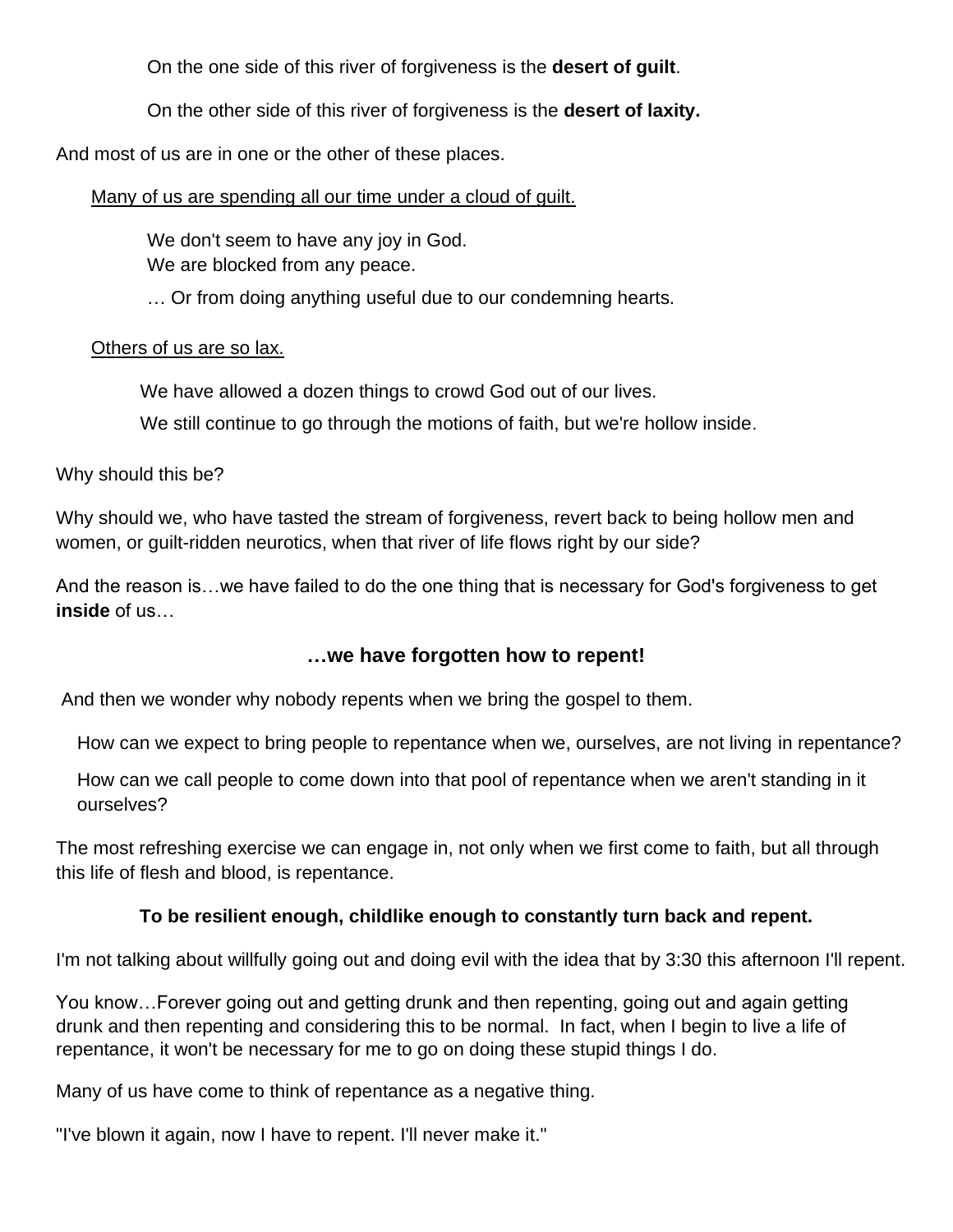**But repentance as our Lord calls us to it, is a positive thing.**



**It is the doorway to life.**

# **Every time I repent before the Living God, I am visited by God.**

#### **Repentance always brings God into me.**

Luke 15 begins with these two parables; the lost sheep and the lost coin which both end with the description of how much joy there is in heaven over our repentance. And these parables are really a description of what repentance is from God's side. We see God going to all these extremes, going all out to deliver us… to save us.

In the case of the sheep, the sheep doesn't do anything but wait until finally the shepherd catches up to him. And the coin can't do anything. It has to lie in the chink, until the woman comes and finds it.

But in the third parable of Luke 15, Jesus now begins to tell us what's involved in repentance from the human side. That something has to take place **inside the heart** of his prodigal son in order that he might be restored to his father.

It's not something only God does, but it has to be something that we do too.



*"And he said, "There was a man who had two sons; and the younger of them said to his father, 'Father, give me the share of property that falls to me.' And he divided his living between them. Not many days later, the younger son gathered all he had and took his journey into a far country, and there he squandered his property in loose living. And when he had spent everything, a great famine arose in that country, and he began to be in want. So he went and joined himself to one of the citizens of that country, who sent him into his fields to feed swine. And he would have gladly fed on the pods that the swine ate; and no one gave him anything. But when he came to himself he said, 'How many of my father's hired hands have bread enough and to spare, but I perish here with hunger! I will arise and go to my father and say to him, "Father, I have sinned against heaven and before you; I am no longer worthy to be called your son; treat me as one of your hired servants."' And he arose and came to his father." (Luke 15:11-20a)*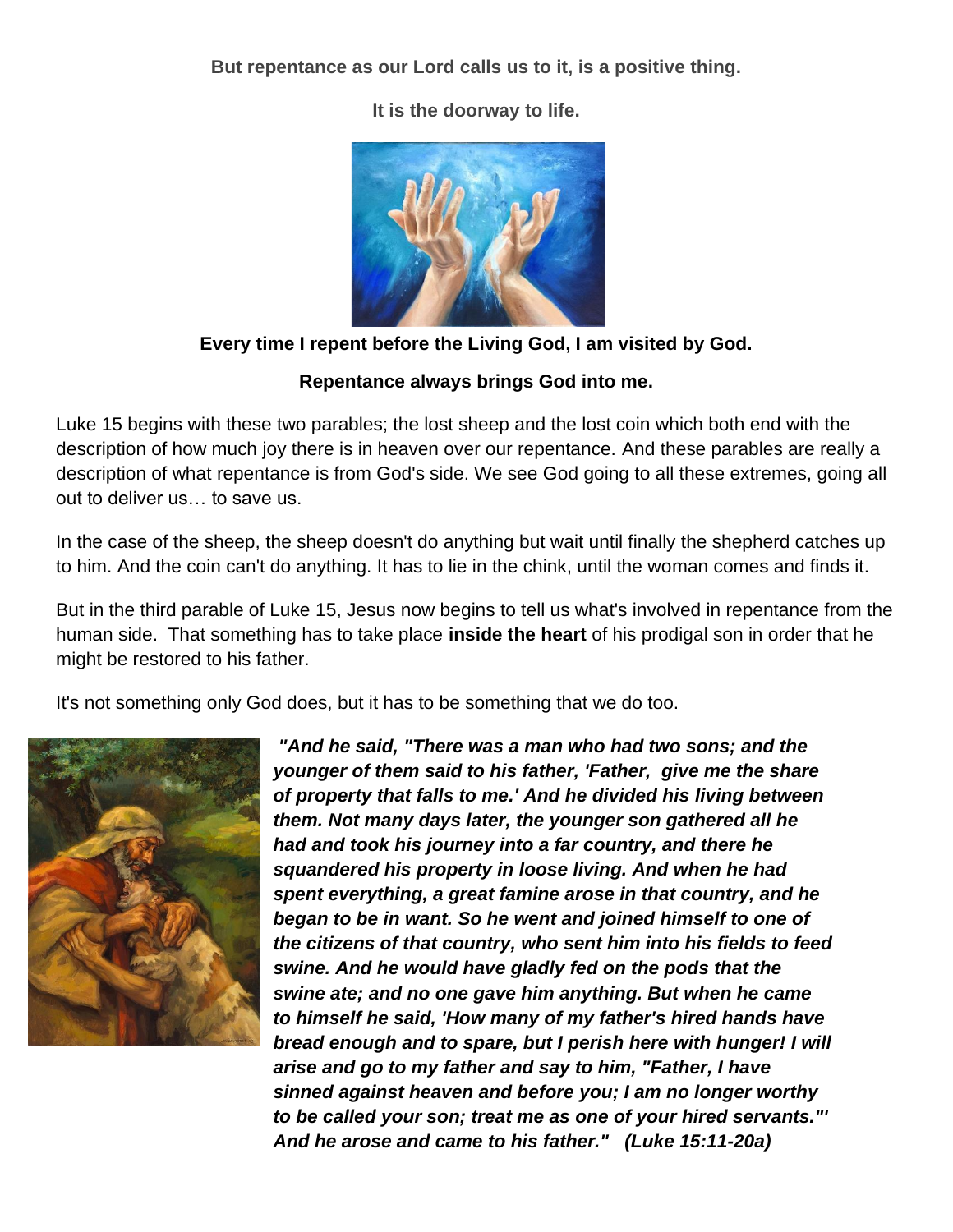Notice in this instance, the father does not go chasing after the son, grab him by the collar, drag him back home, and force him to eat the fatted calf.

The father **waits** until the son decides to turn his heart around.

Until the son repents.

This holds not only for the sinner who has never tasted God's mercy. It also holds for those of us who have experienced God's mercy and come into all of this and then have gradually drifted into a life of lukewarm mediocrity. And those of us who are dwelling in that lukewarm pool of mediocrity complain that we can't seem to sustain our faith over any length of time.

We believe for a while and then it seems to die away. Our vision of God evaporates.

What we don't understand is that the life of faith **is a life of repentance.**

**Turning back to God … all the time.**

That's what it is.

Jesus lived the life of faith and he had no sin to repent of and yet,

Jesus was constantly turning into his Father's will.

Denying himself. *"Not my will, but thine be done."*



# **Learning obedience through the things which he suffered.**

And for us, this turning to the Father is repentance. It's the absolute requirement for having any of that flow of forgiveness coming into us.

**There is no way we can learn to live a life of faith until we learn to live a life of repentance.**

Until it becomes a daily thing….hourly, moment-by-moment matter of living in repentance…

Our vision of God …will evaporate, and our hearts will get hard, and our minds will be formed by the atmosphere of the world around us…even if we live in a red-hot Christian community or on an island in the middle of nowhere trying to stay away from the world.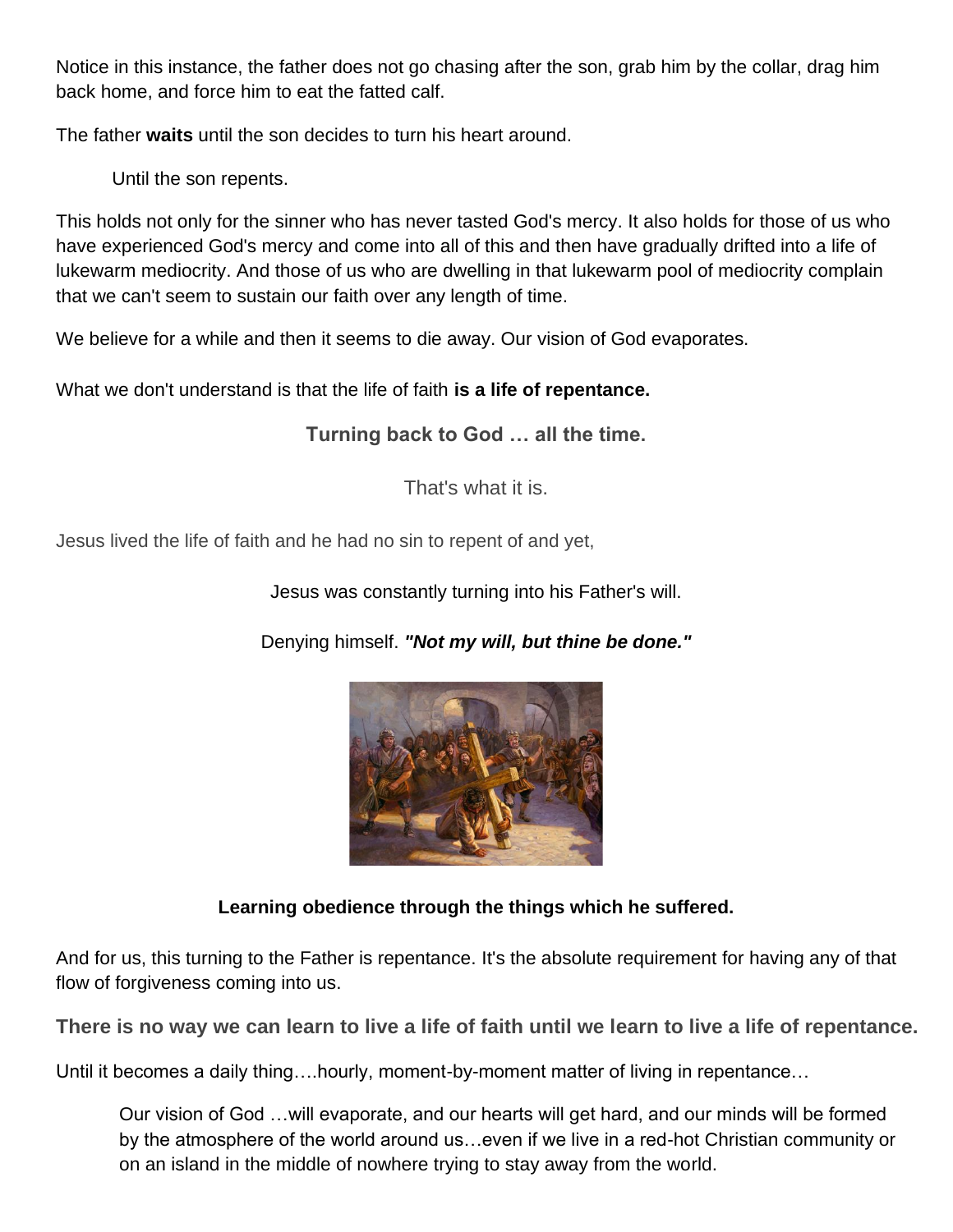**Repentance begins by emptying ourselves of our pride.**

#### *"How many of my father's hired servants have bread enough and to spare, but I perish here with hunger! I will arise and go to my father…"*

Now this man knew all along that his father's hired servants were eating better than he was, but he wouldn't admit it. And we're the same way. It's as if he was saying, "If I have to starve to death, I'm not going to come down off my high horse." And so he perishes with hunger until he finally faces the truth.

Every time you and I experience **any kind** of estrangement from God, our pride is getting in the way.

Every single time. No exceptions. And we say to ourselves, "I have nowhere to turn. There's no way out of this." But we do have someplace to turn. There is help, **if** we will come down off our pedestal and give up our vanity.



Perhaps, for instance, you're giving your wife or your husband the silent treatment and it's beginning to become just as unpleasant for you as for your mate. And moreover, you know very well this is hindering your prayers. But you've invested three whole days of misery in this campaign. You don't want to lose now…

God offers you healing for this mess *if* you will swallow your pride and repent.

# **Repentance involves confession to God**.

Every kind of corporate worship that has been engaged in by believers has developed into some kind of liturgy. Perhaps it's the Quakers or people who say, "We are just going to wait on the Spirit and say nothing until He comes." Or the Eastern Orthodox folks who chant for hours as they seek to open themselves up to the holiness of God.

All corporate worship develops into some kind of structure. Your body needs bones…structure. You wouldn't be able to breathe if you didn't have a skeleton. You'd be a blob lying on the floor. You'd suffocate in no time.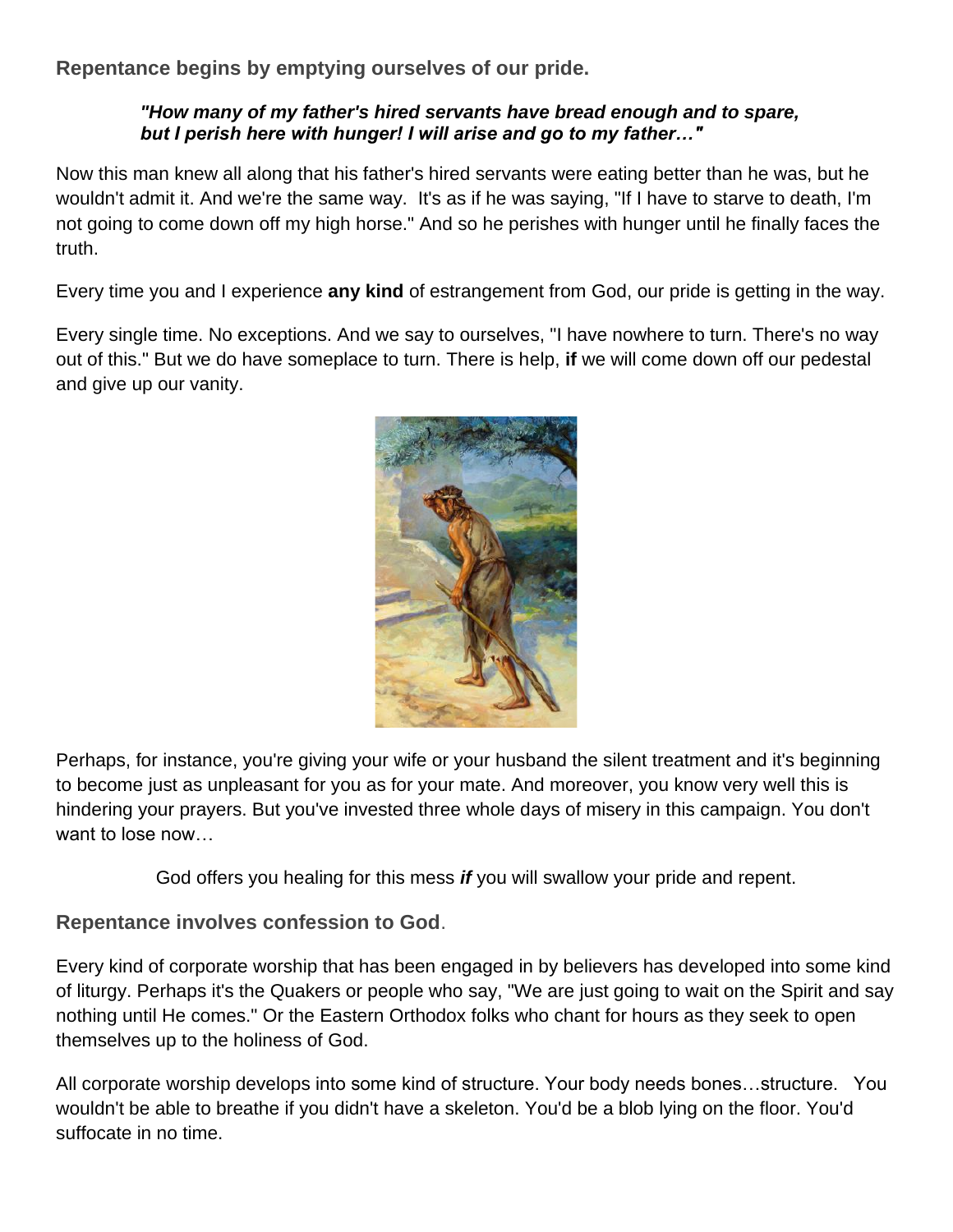And the brothers and sisters in the faith all down through history have always understood that **corporate worship begins with confession**.

*"O, God, our Heavenly Father, we confess that we are by nature sinful and unclean. That we have sinned against thee…"*

And then we have to start to get specific,

*"If we say we have no sin, we deceive ourselves and the truth is not in us. If we confess our sin, He is faithful and just to forgive our sin and cleanse us from all unrighteousness."*



*"Father, I have sinned against heaven and before thee and am no longer worthy to be called your son."*

How many times there is some definite thing inside us.....And we know what it is, we know it, but we won't even utter it to God. We won't name it.

You know the thoughts that have been going through your head.

And you know the things that have crossed your lips while on the telephone.

We could make a long list.

We know what these things are doing to us. But we won't even name them to God.

And we can't say we have repented **until** we have named these things that we know about to Him.

**Name them.**

**Say it.**

**Tell him.**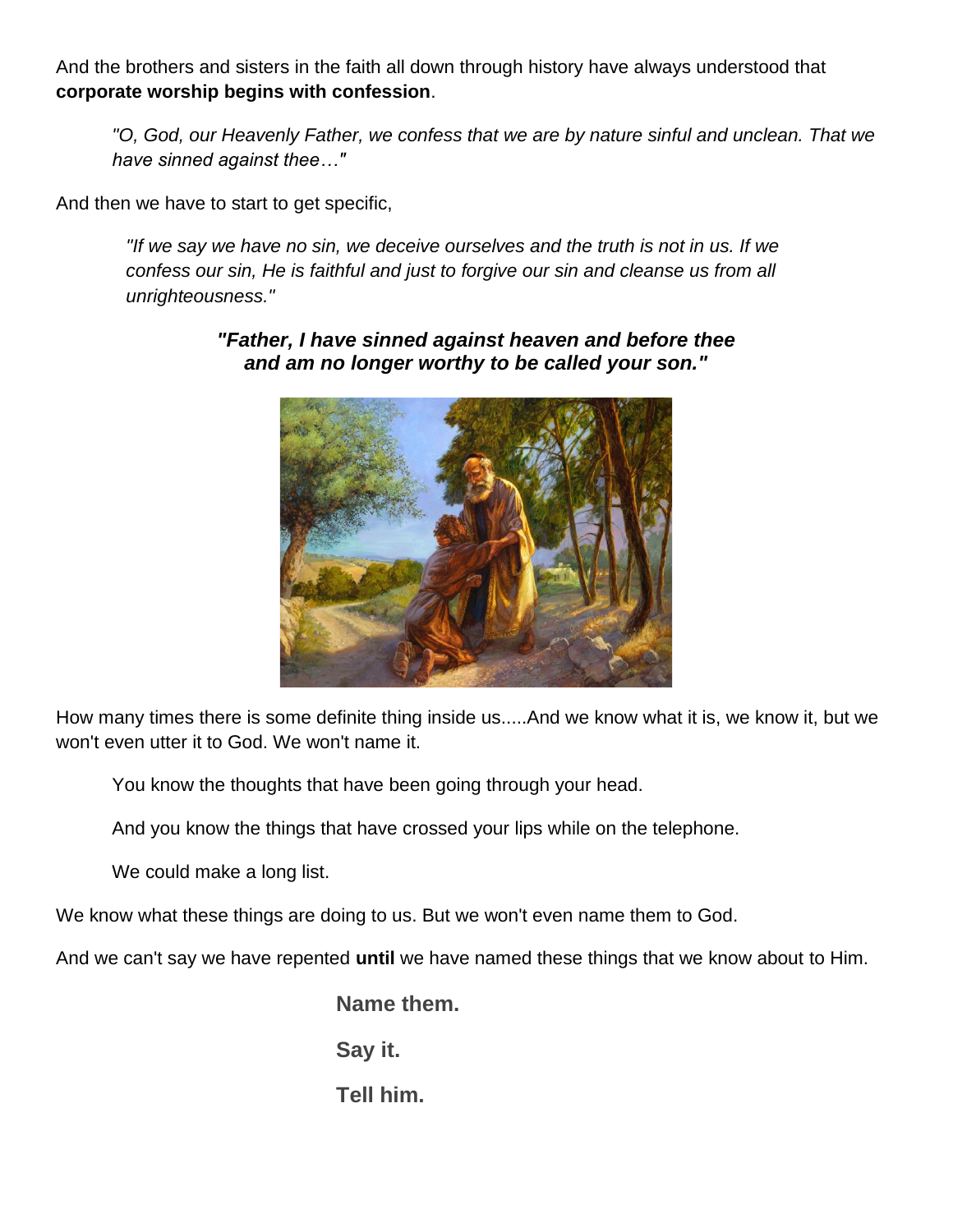After that, repentance involves the receiving of God's forgiveness with a childlike heart.

*And he arose and came to his father. But while he was yet at a distance, his father saw him and had compassion, and ran and embraced him and kissed him. And the son said to him, 'Father, I have sinned against heaven and before you; I am no longer worthy to be called your son.' But the father said to his servants, 'Bring quickly the best robe, and put it on him; and put a ring on his hand, and shoes on his feet; and bring the fatted calf and kill it, and let us eat and make merry; for this my son was dead, and is alive again; he was lost, and is found.'*

Once the father welcomes the son home and begins to shower him with love, the son doesn't make some big production of his unworthiness. He's confessed his unworthiness.

Now as the father blesses him, showers him with good things, the son receives it with childlike joy. It is the epitome of pride to say, "No", when God stretches forth his hand to forgive you. Receive that forgiveness with joy and give thanks when Jesus says to you, **"Your sins are forgiven."**



**Receive it and praise him.**

And when you come to the Lord's table to eat the bread and drink the wine, don't grovel. Eat and drink with joy. It is the food of forgiveness paid for by the death of your Lord.

#### **It makes you worthy because you are unworthy.**

And you are invited to this table so receive it with joy, thanksgiving, and praise in your heart!

**Finally, repentance always involves turning around and showing those around us the forgiveness that we have received from God. Always.**

#### *"Bring forth fruits that befit repentance and don't say to yourselves, 'We have Abraham for our father.'"*

**And the fruits that befit repentance are always the fruits of forgiveness.**

Forgiveness to the people we live with that perhaps we feel are taking us for granted.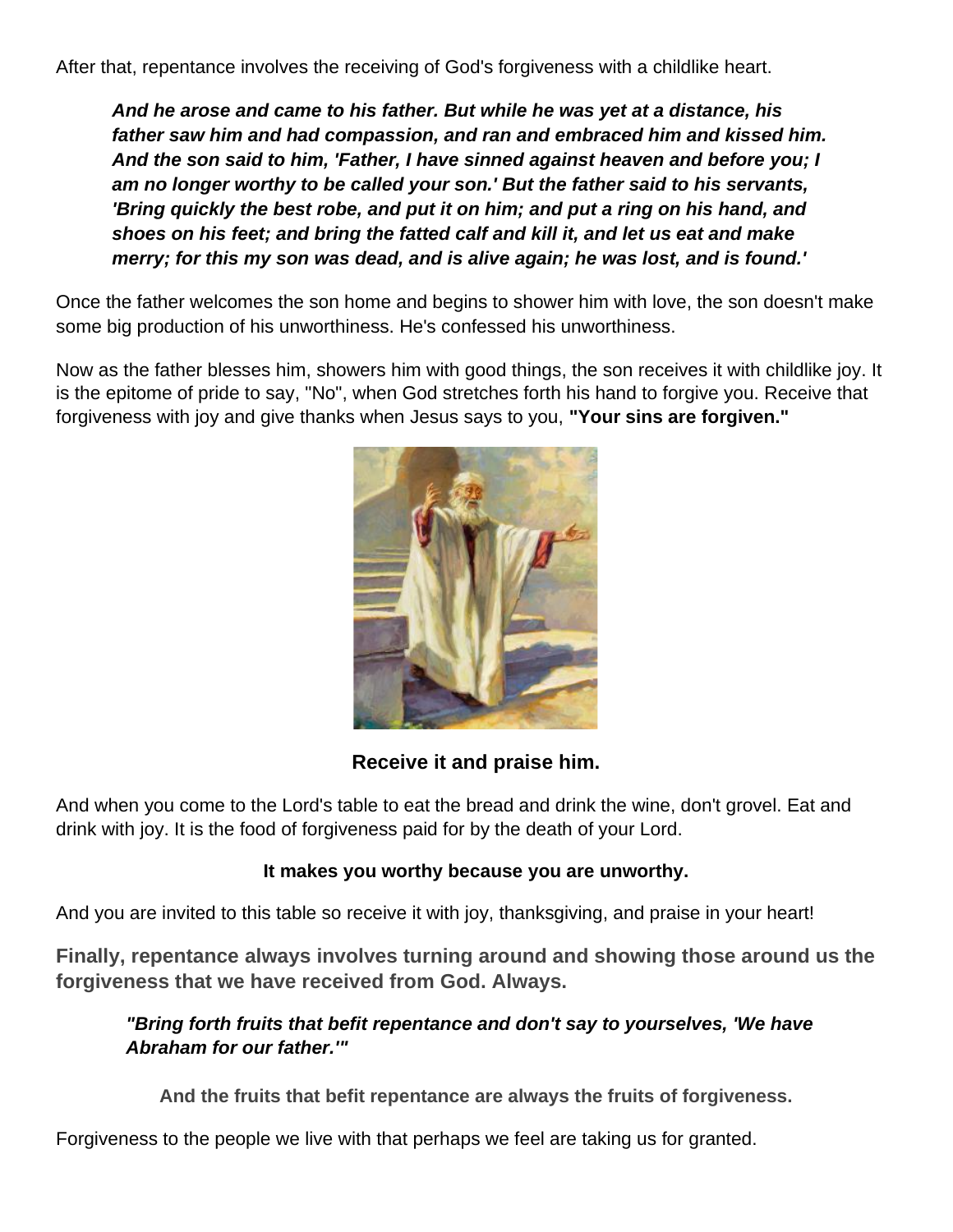And we walk around with an attitude in our hearts!

Get rid of it and forgive them.

Pray God's blessing on them.

Or the people we wish would try to understand us and they never even try. Forgive them! Get it out of your head and don't talk about it anymore.

Instead of having attitudes towards strangers you don't even know -- *mercy*.

Instead of cynicism toward everything around us --- *mercy.*

Instead of suspicion, all the time suspicion --- *mercy*.



**Deeds of mercy.**

**Words of mercy.**

**And especially prayers of mercy.**

**These are the fruits of repentance.**

If these fruits of repentance are not found in our lives, our repentance has no more substance than cotton candy. We could cry crocodile tears until 5:00 tonight. But if we don't go out and bear the fruits that befit repentance, it doesn't mean one thing.

*"But when he came to himself he said, 'How many of my father's hired hands have bread enough and to spare, but I perish here with hunger! I will arise and go to my father…'"*